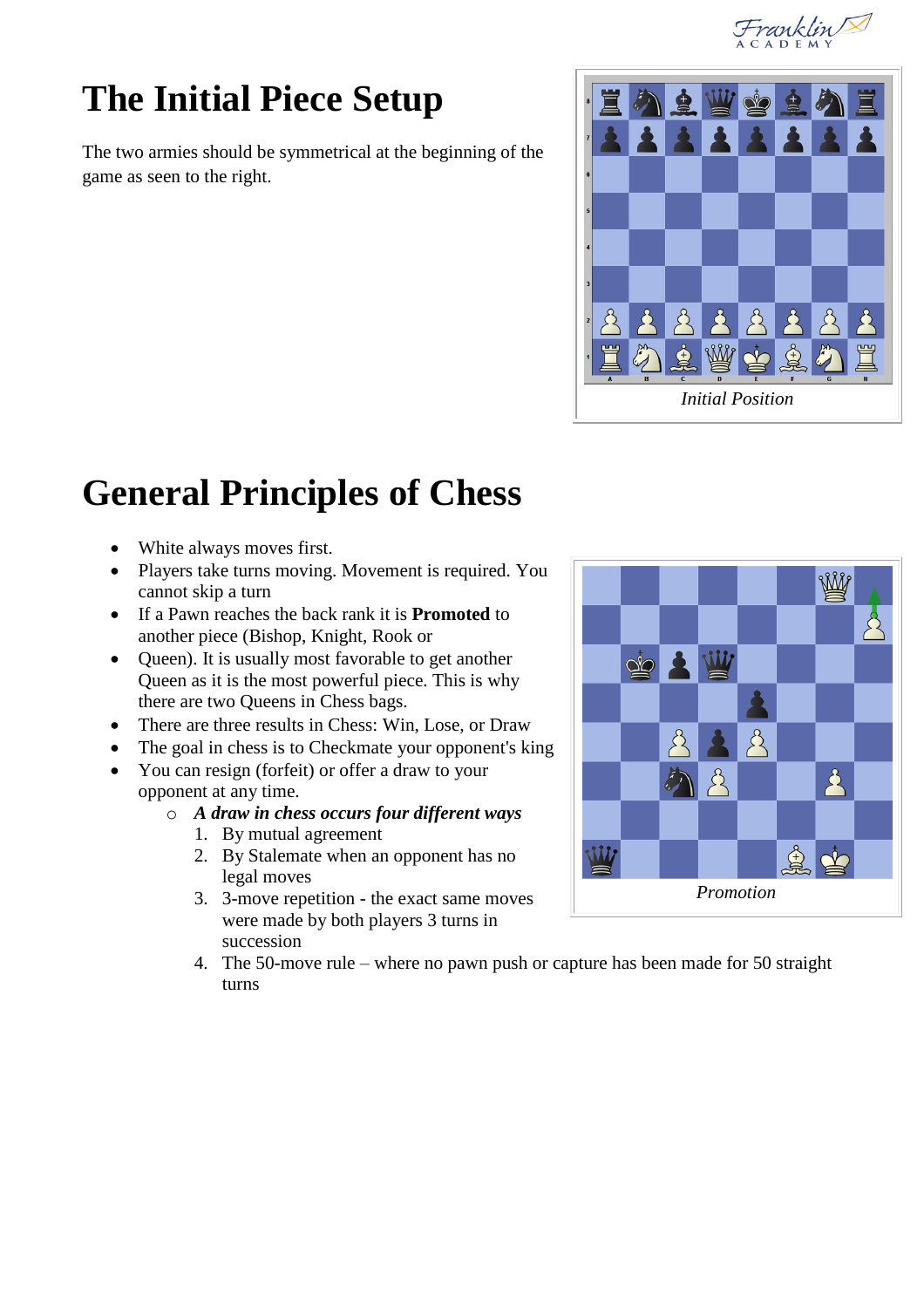Franklin



#### **Chess Piece Movement**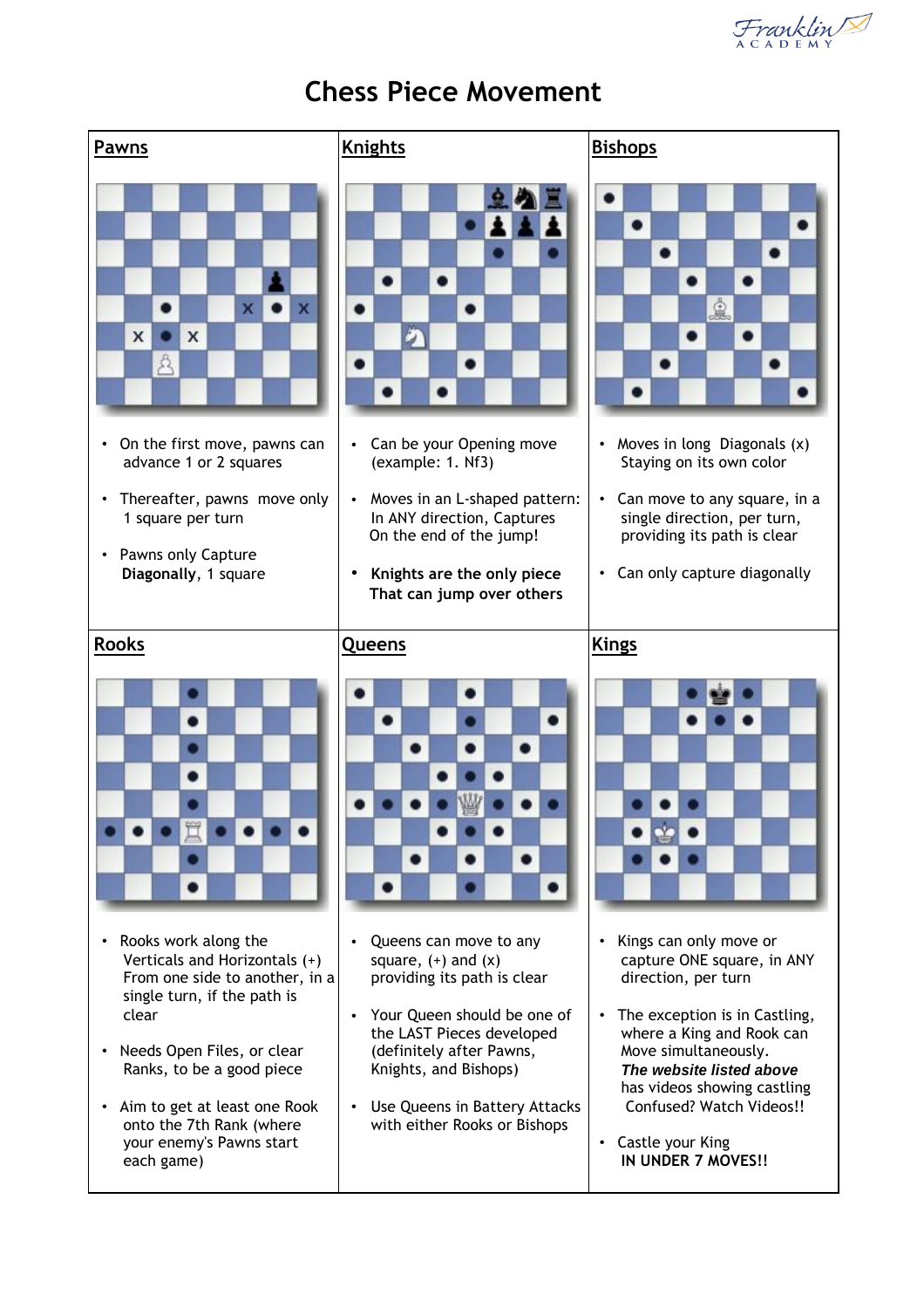

# **Castling**

It is the only time in the game when more than one piece is moved in a single turn. The King will move two squares towards the Rook and the Rook is placed on the opposite side of the King.

The castling move has restrictions:

- 1. It can only occur if there are no pieces standing between the king and the rook.
- 2. Neither king nor the rook to be castled has moved from its original position.
- 3. You cannot castle through check.



#### **En Passant**

It can only occur when a player moves his pawn two squares on its initial movement and that move places his pawn next to an opponent's pawn. When this happens, the opposing player has the option to use his pawn to take the moved pawn "en passant" or "in passing" as if the pawn had only moved one square. This option only stays open for one move.

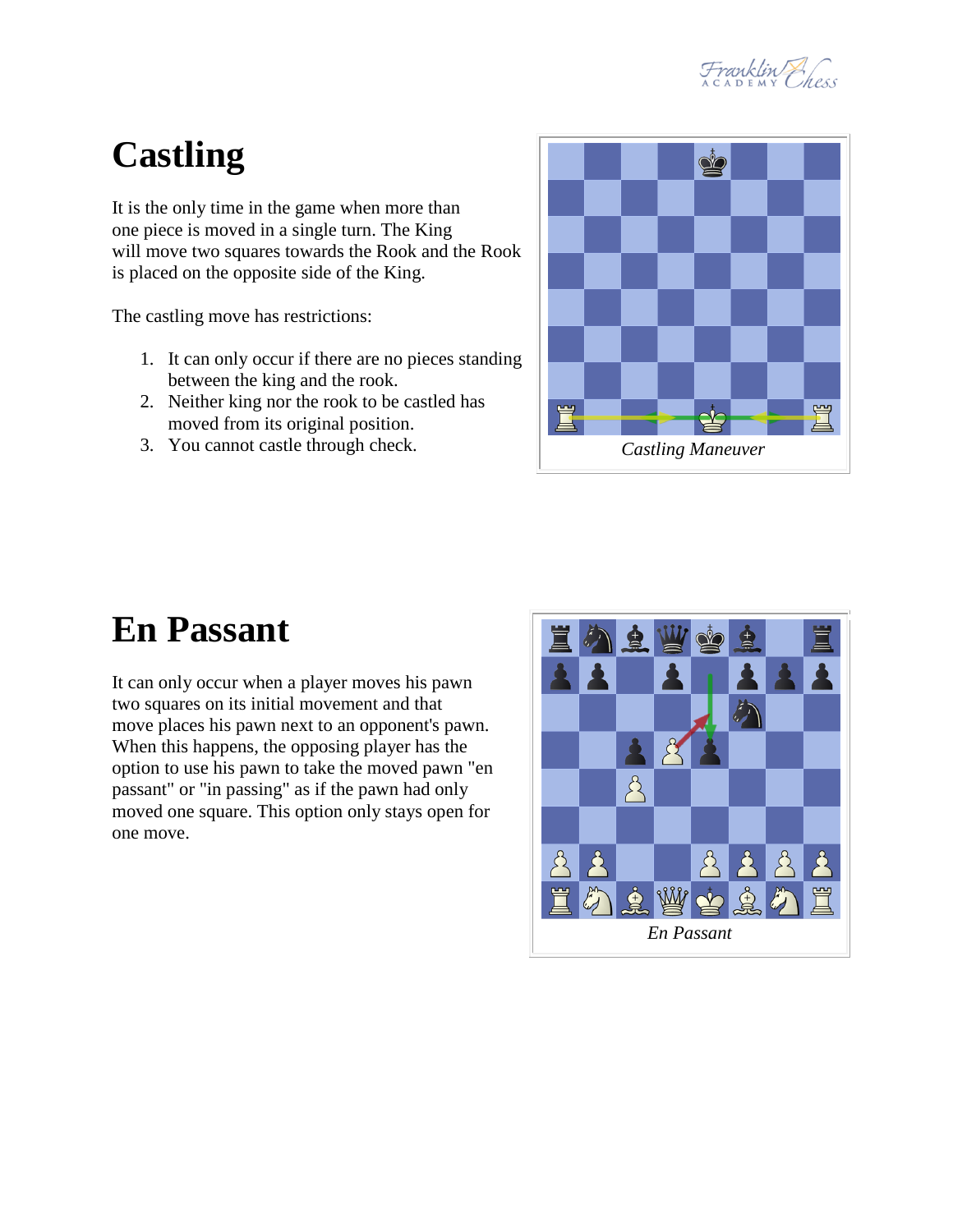

## **Check**

When a player's king is attacked by an opposing piece, it is said to be "in check". When a player places the opposing king in check he should announce, "check".

> The King can **NEVER** be captured in Chess The King can **NEVER** move into Check

Anytime a player is in check they must deal with the check immediately attempting to get out of check by one of the three ways listed below.

1. Capture the attacking piece (as long as you aren't moving into check)









3. Move Out of the Attack